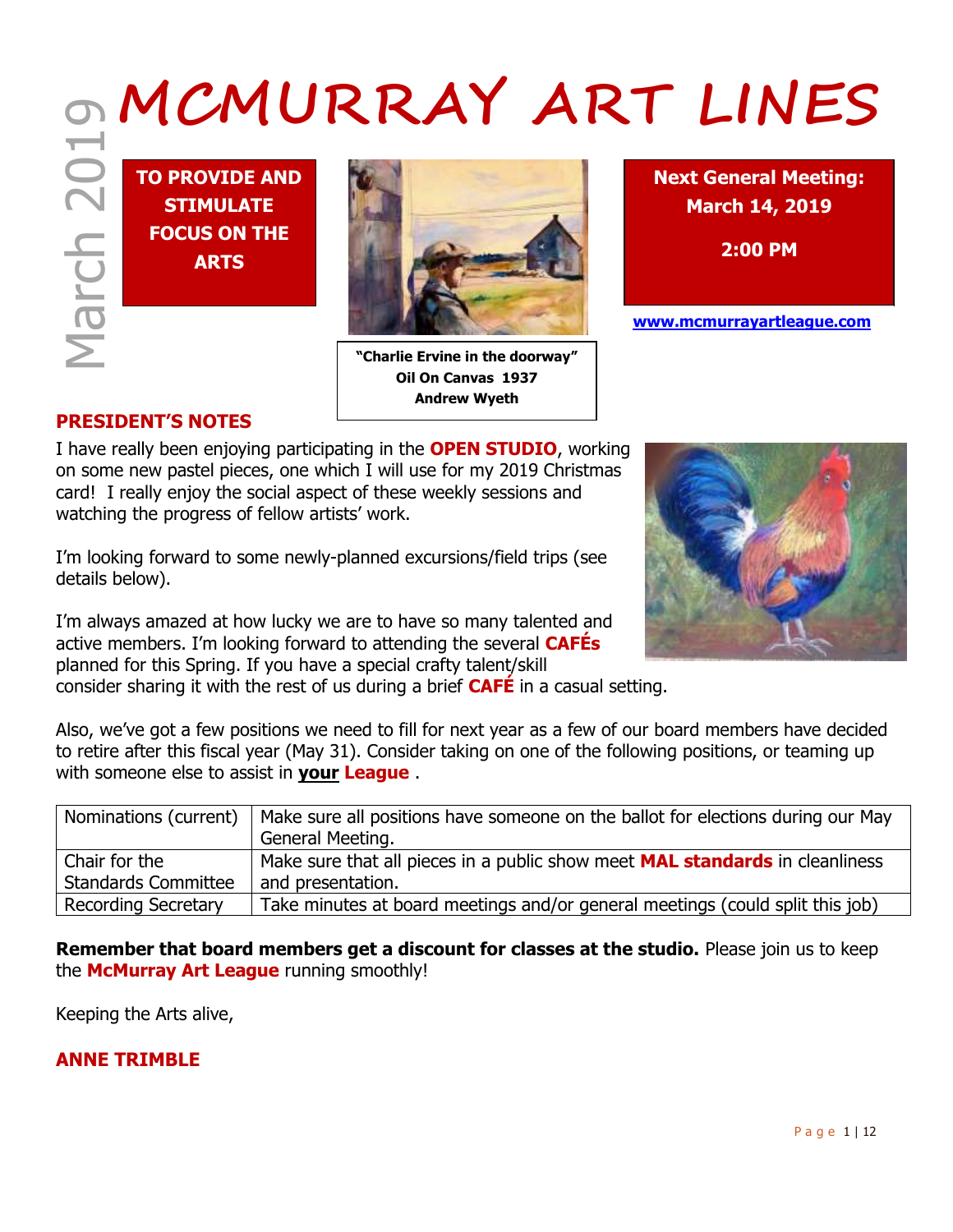## **ATTENTION MEMBERS AND NON-MEMBERS**

For those of you who attended the Eileen Sudzina Pittsburgh Watercolor Society workshop on Saturday, March 2nd, 2019, and would like to do more with Yupo, as well as those of you who could not attend the Saturday, March 2nd class at PWS (and know others in your respective art circles who may be interested):

**McMurray Art League (MAL)** is sponsoring a 2-day Yupo Workshop with Eileen Sudzina at the **MAL Studio**. (One person per table, 16 registrants max). Eileen is a signature member of American Watercolor Society and National Watercolor society as well as a member of our local Pittsburgh Watercolor Society. She led us in a PWS sponsored fantastic workshop on March 2nd.

If you've never tried painting on Yupo, or have tried and weren't sure if you liked it, Eileen will show you step by step techniques for achieving success with painting on Yupo. (I learned so much on March 2nd and am coming back for more!)

To register, go to: [https://www.mcmurrayartleague.com](https://www.mcmurrayartleague.com/) , Click on Calendar and choose one of the following:

- March 13 one-day Session: Cost: \$40 non-members; \$35 MAL members;
- March Series two-day session (13 & 20) Cost- \$80 non-members; \$70 MAL members
- March 20 one-day session: Cost: \$40 non-members; \$35 members

(**Yupo paper will be provided at an additional cost; \$7.00 per large sheet)** Follow instructions for registering and paying securely online or with a check.

MAL is located on Rte. 19; off I-79 Canonsburg Exit; **address is on the website;** location is behind Atria's restaurant on the side

# **We at MAL (McMurray Art League) hope to see you!**



#### **Eileen Sudzina**

When painting, I lose myself for a while and am free to create and design a work that's loose and spontaneous on YUPO. I try to capture just the essence of what's inside myself, painting quickly with a lot of flowing energy. I like there to be a lot going on close up, but to have the wholeness of the work show that something's there too. I design with pattern and my work has been described as a "Sense of Interval".

http://www.eileensudzina-art.com/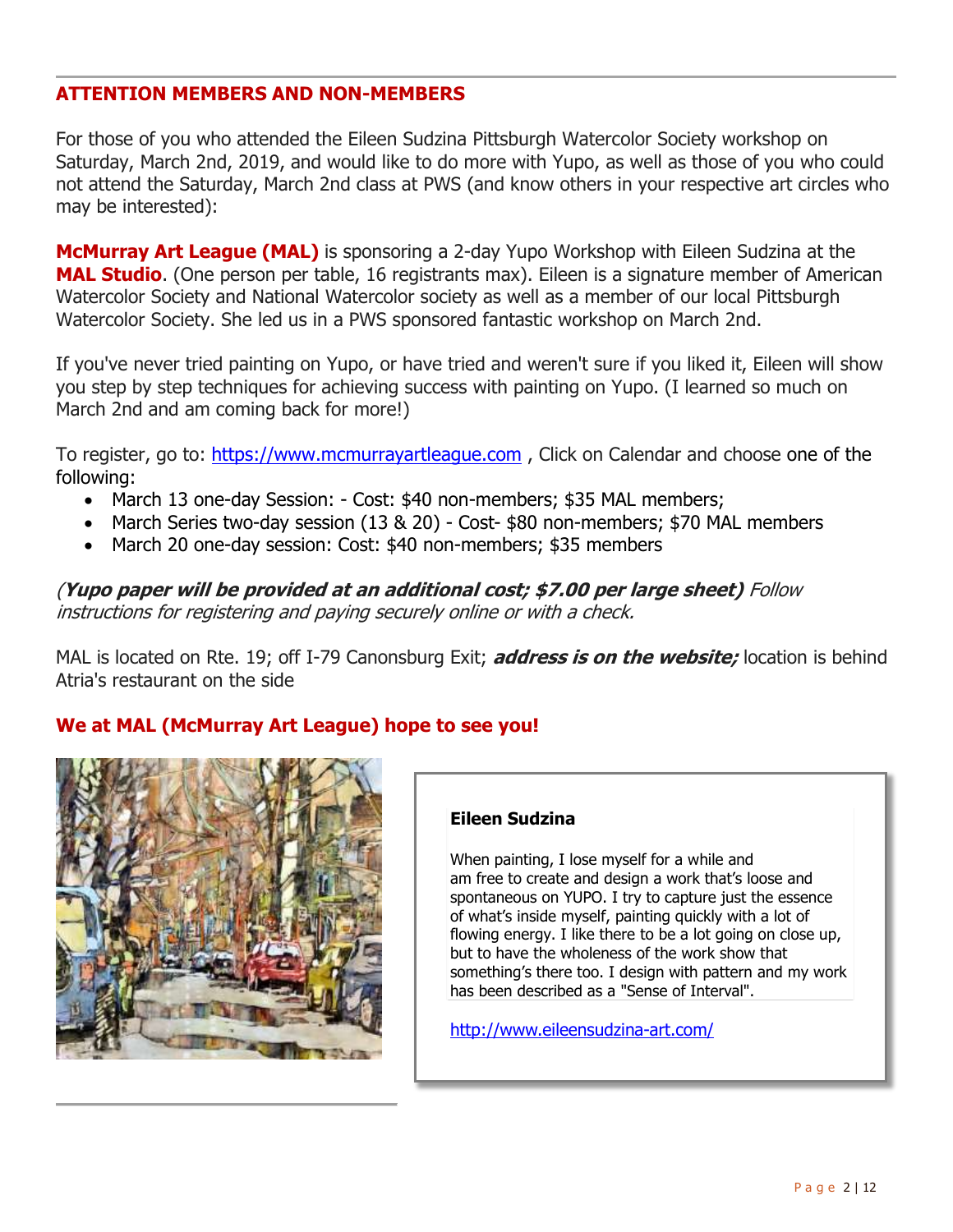# **UPCOMING CLASSES – 2019**

We have a great variety of classes with some new instructors and classes in very diverse media and subject matter.

## **Please sign up early so we can make sure these classes can run!**

| <b>Date 2019</b>          | <b>Class</b>                                                                                     | <b>Time</b> | <b>Members</b> | Non-<br>Members |
|---------------------------|--------------------------------------------------------------------------------------------------|-------------|----------------|-----------------|
| Mar 13, 20                | <b>Eileen Sudzina, Watercolor in Yupo, description,</b><br>supplies (Register)                   | 10:00-4:00  | \$35/day       | \$40/day        |
| Mar. 27,<br>Apr. 3        | Gail Beem, Pastel, supplies (Register)                                                           | 10:00-4:00  | \$40/day       | $$45$ /day      |
| Apr. 10, 17               | Yelena Lamm, Oil Still Life, supplies (Register)                                                 | 10:00-4:00  | \$35/day       | \$40/day        |
| Apr. 24,<br>May 1         | Barry Jeter, Watercolor, supplies (Register)                                                     | 10:00-4:00  | \$40/day       | $$45$ /day      |
| May 8, 15                 | <u>James Sulkowski</u> , Pastel Landscapes (Register)                                            | 10:00-4:00  | \$40/day       | $$45$ /day      |
| May 22, 29,<br>Jun. 5, 12 | Sue Levy, Beginner-Intermediate Watercolor, Artist Info<br>$(p.1)$ $(p.2)$ , Supplies (Register) | 10:00-2:00  | \$30/day       | \$35/day        |

If you have any questions about class content, contact the Class Coordinator, Betty Roseborough, at classcoordinator@mcmurrayartleague.com or 412-854-2426.

## **To register for a class**:

- 1. You may register on the **MAL Website** by viewing the class under the [Events](https://www.mcmurrayartleague.com/page-1498580) menu option and clicking Register (register for the series or for each day separately) **OR** you may notify the Class Registrar, Jean Kunz, via email at [classregistrar@mcmurrayartleague.com](mailto:classregistrar@mcmurrayartleague.com) or 412-831- 9992 and ask to be placed on the class list for the classes and dates desired.
- 2. After you register, you can pay on the **MAL Website** or mail a check made out to **McMurray Art League** for the cost of the classes to the registrar:

Jean Kunz; 1818 Kent Rd.; Pittsburgh, PA 15241. In the Memo section of your check, note which instructor classes and dates the check covers. You will receive an email confirmation of your registration.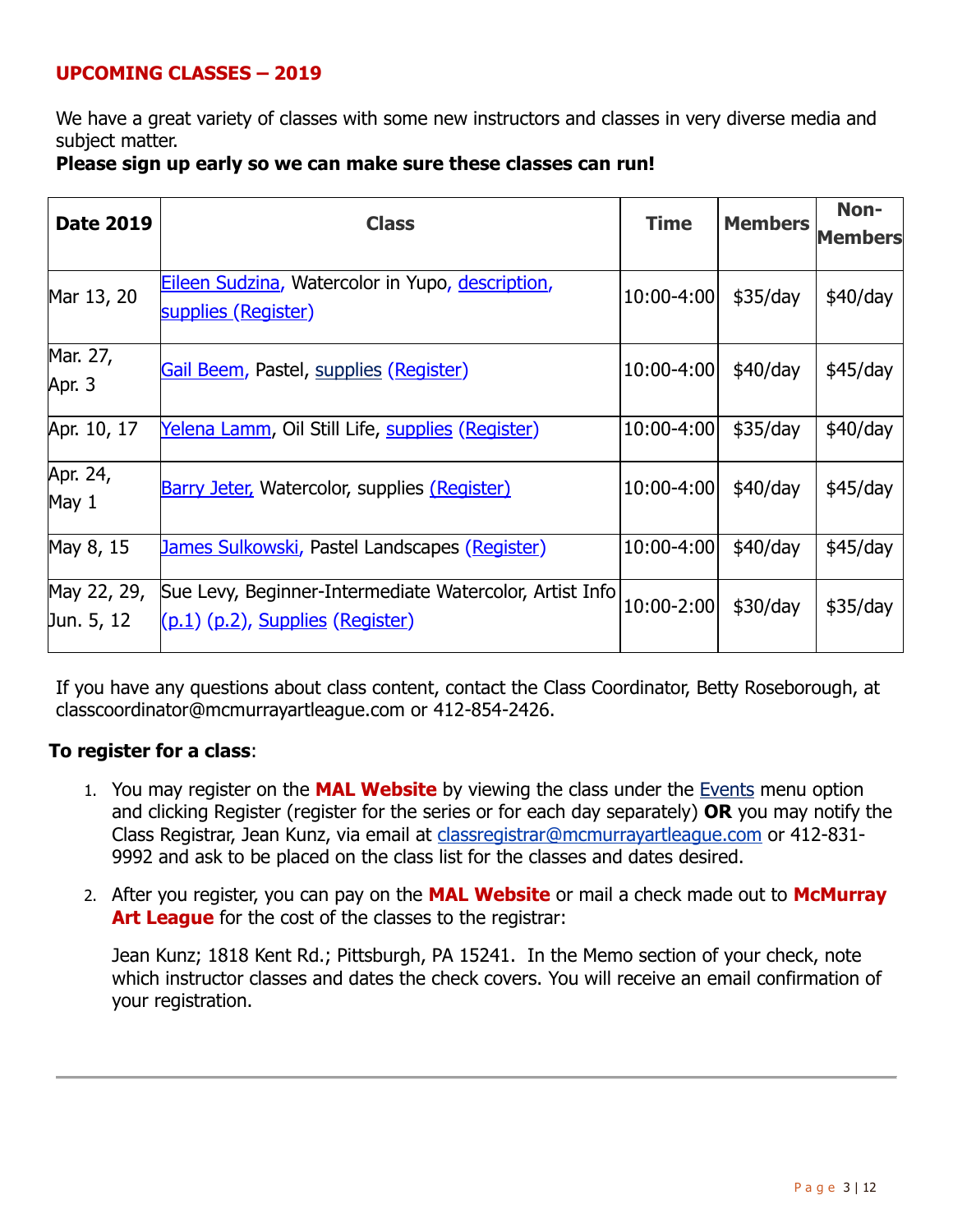## **CLASS PREVIEWS:**



#### **Gail Beem**—

The Expressive Landscape Learn to go beyond the commonplace and create a more expressive sense of atmosphere in your paintings. A painting should speak to your soul. Learn not to just record, but to express through the language of color. This class will give you an opportunity to further your skills in handling the medium of pastel, to work towards a more expressive painting, and to work toward developing your own artistic voice.

http://gailbeem.com/



## **BETTY ROSEBOROUGH**

#### **Yelena Lamm**

I create compositions using cascading drapes, botanical subjects, and fruits, including my favorite, pomegranates. Pomegranates represent what I strive for in every painting: bold, energetic colors, seamless melding of the geometric and organic, and a hidden symbolic meaning. Sometimes, I work with more pastel tones, but the end goal is still the same: a pleasing combination of light and color, geometric shape and organic form, and an honest expression of beauty.

http://www.yelenalamm.com/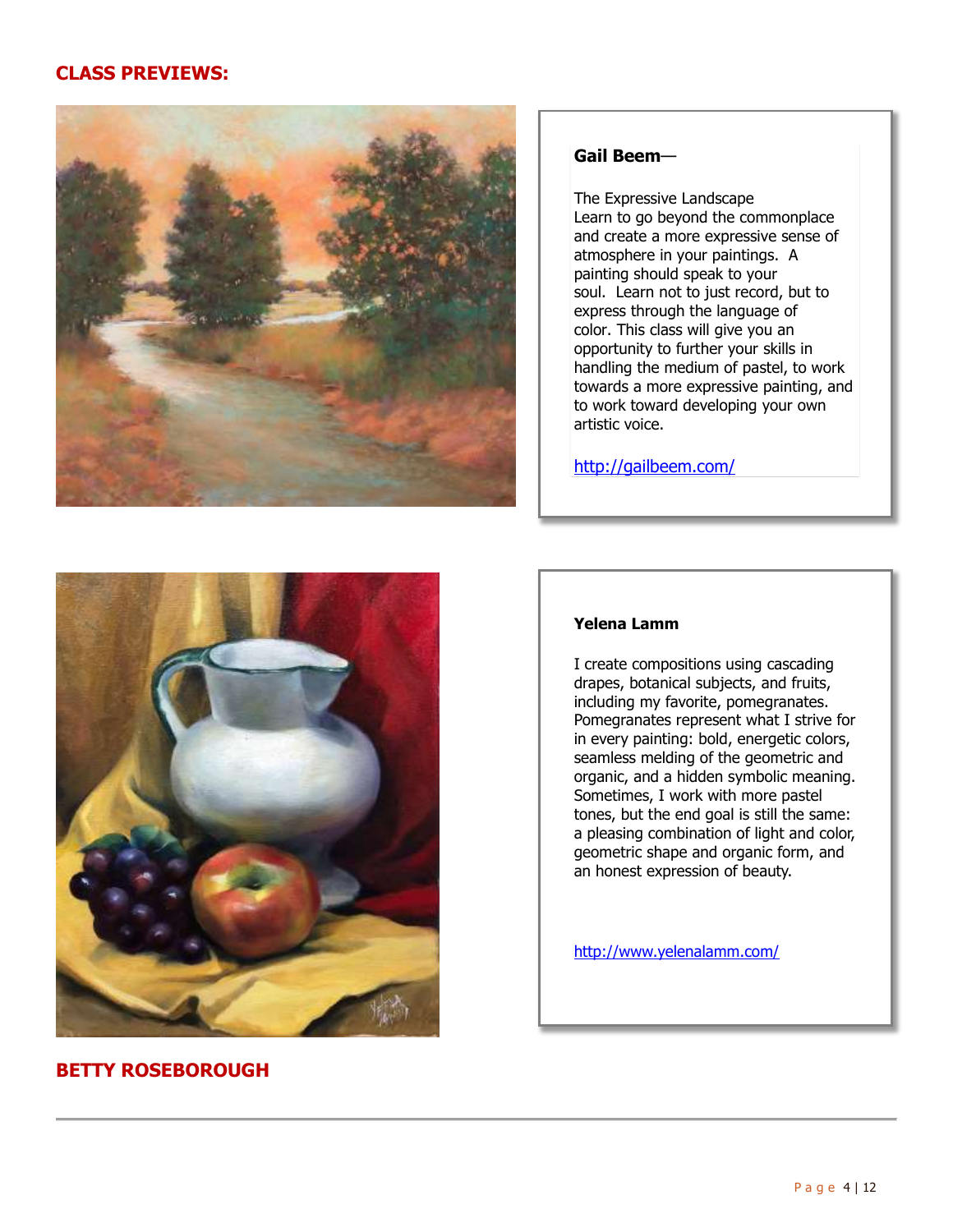## **NOTICE**

If you have information you want to share with **MAL** members, please submit your article to our President, Anne Trimble with a copy to the newsletter coordinator, Paul RebhoLz at [newsletter@mcmurrayartleague.com.](mailto:newsletter@mcmurrayartleague.com)Please turn in your info by Thursday (or Friday if you choose) after the Board Meeting to be printed in the next newsletter.

## **MEETING DATES FOR 2019**

| <b>Board Meetings 2:00 PM</b> | <b>General Meetings</b> | <b>Presenter</b>        |
|-------------------------------|-------------------------|-------------------------|
| March 25, 2019                | March 14, 2019 2:00 PM  | Elizabeth Castonguay    |
| April 22, 2019                | April 11, 2019 7:00 PM  | Michael Schiavone       |
| May 20, 2019                  | May 09, 2019 7:00 PM    | Betsy and David Bangley |

Our presenter for the March 14<sup>th</sup> meeting is Elizabeth Myers Castonguay. She has known since early childhood that she would be an artist and has chosen to have an obligation to speak through various artforms on social justice. She wants her viewers to internalize, reflect, and see the face of a world that we have painted. Within the work there is urgency but also an element of hope. You can view her Bio and her work at [www.CreationArtStudio.com](file:///C:/Users/prebh/Desktop/MAL%20Newsletters/2019-03%20Newsletter/www.CreationArtStudio.com) .

# **OPEN STUDIO, MARCH.**

It seems like it's been forever and a day that I've been waiting for March. Why? Because, to me, March means daffodils. Not the ones that pop up out of the ground in gorgeous creamy bunches with their little trumpet faces swaying in the sun (Although they are great). No, the ones I wait for are the ones jam packed into galvanized buckets in every floral department of every food store around. I love them! They make me smile. They make my heart sing. And they chase away the winter doldrums like nothing else can. Well...except maybe a two week cruise to the Bahamas. But that's not in the budget right now. However, I bet I can afford a bucket full of daffodils! Join me at Open Studio for some flower painting, Fridays, 10:00 to 2:00. And make sure your yellow paint wells are filled to the brim!

## **Karen Vituccio**

[Klvituccio@gmail.com](mailto:Klvituccio@gmail.com) 412-835-1124 412-860-9049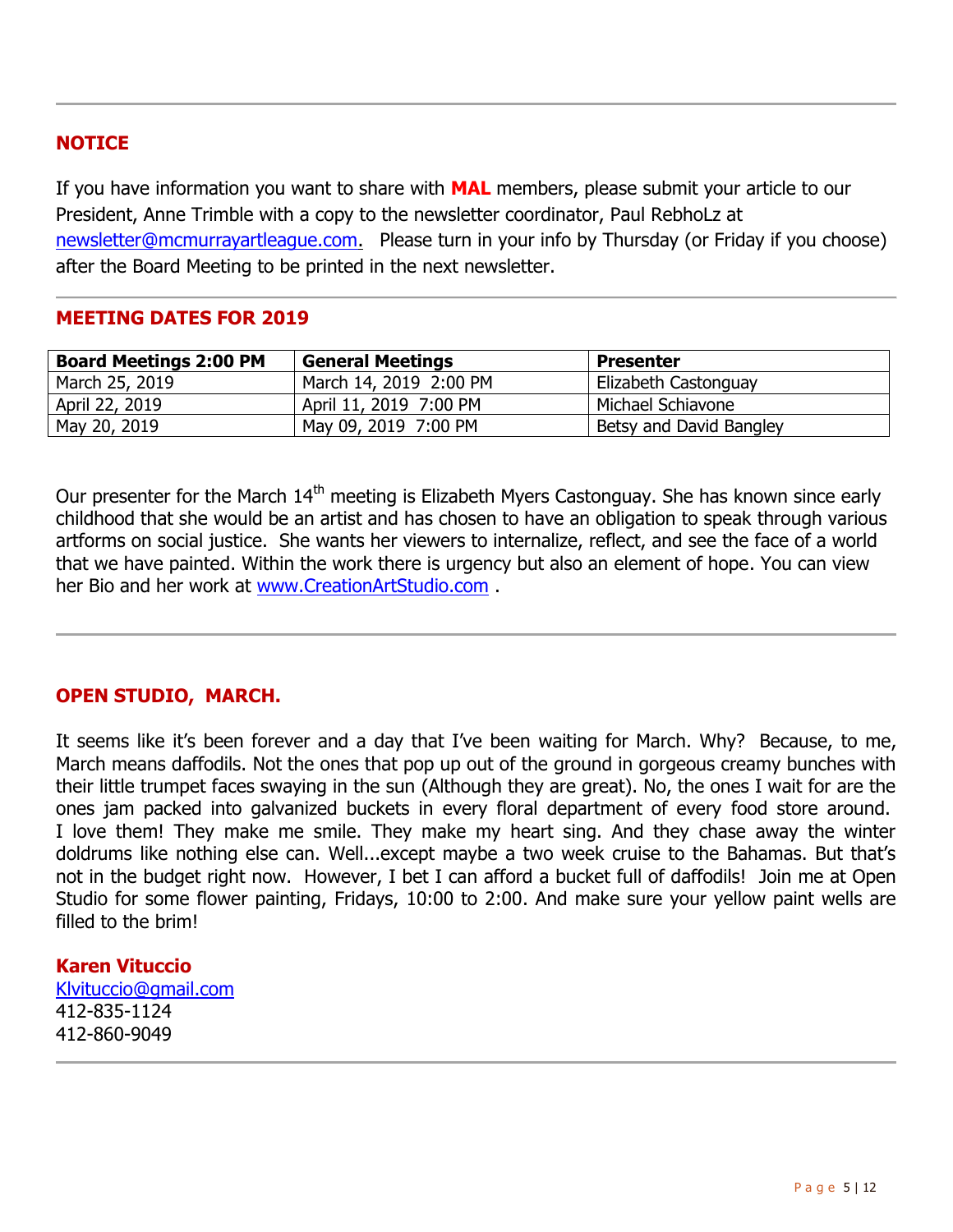# **STUDIO GALLERY EXHIBIT – MARCH THROUGH JUNE "CHANGES in L' ATTITUDE"**

SPRING IS COMING…eventually, yes it is…and so is the hanging of our next themed gallery exhibit show **"Changes in L'Attitude".** The drop off of new art work and pick up of the current **"Naturally"** pieces is Tuesday, March 19 from 5-6pm. If you cannot make that time, please contact Linda Saksa to arrange an alternate drop off time. Work in this show should be framed and ready to hang.

As always feel free to interpret the title of the show freely, especially since we don't exactly know what it means --- but it sounded like a great theme for great art work! Is it attitudes or latitudes? Have fun deciding. Every artist can enter up to 3 pieces.

- **FYI: LATITUDE:** ---the angular distance of a place north or south of the earth's equator, or of a celestial object north or south of the celestial equator ---scope for freedom of action or thought.
- **ATTITUDE**: ---manner, disposition, feeling, position, etc., with regard to a person or thing; tendency or orientation, especially of the mind ---position or posture of the body appropriate to or expressive of an action, emotion, etc.

Please register online or email Linda and send tag information (title, medium and price) to Linda Saksa, [saxa3@msn.com](mailto:saxa3@msn.com) by Thursday, March 14. This show will run until Tuesday, June 4 when the summer show will be exhibited.

Looking forward to seeing your work!

## **LINDA SAKSA AND MICHALINA PENDZICH**

## **ROAD TRIP TO VISIT ART & INSPIRATION INTERNATIONAL**



Thursday, March 28, 2019, 7 pm at Shaler North Hills Library

―Expect to move and be moved as international poet, performer, eurythmist, **Gail Langstroth** shares her new film ToR-RoT and reflects on inner necessity as experienced through the creative path.‖

Join other MAL members as we visit and experience another art group's presentation. When William Rock and Alyssa Sineni spoke at MAL's February General meeting, they invited us to come and join them at one of their meetings. Let's do a radical thing…cross a river or two…and be inspired!

Contact Sandy Conley at [conley1973@verizon.net](mailto:conley1973@verizon.net) to arrange for carpooling. Or meet us at Shaler North Hills Library, 1822 Mt. Royal Blvd., Glenshaw, PA 15116

## **SANDY CONLEY**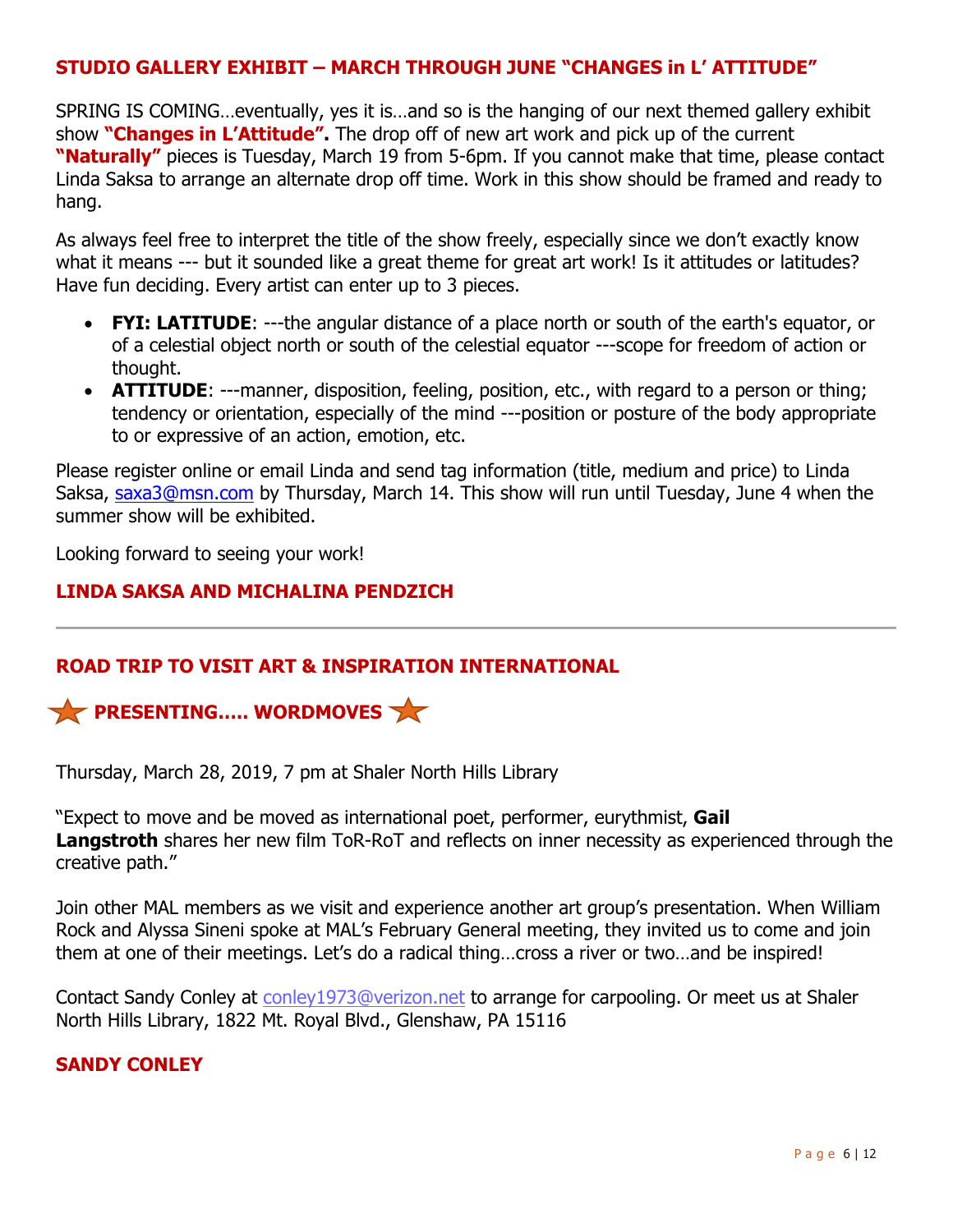# **SPRING JURIED SHOW May 3-11 at PETERS TOWNSHIP LIBRARY**

Because the Galleria waited so long to let us know whether they would be hosting a spring show, we made arrangements to have our **Spring Juried Show** in the Peters Township Public Library lobby. We did this a few years ago and it was quite well received. This year we were able to snag the favorable week just before Mother's Day so hopefully a lot of Moms will be receiving original art this year! Note the important dates below, including that the screening is on a Sunday to avoid the Pittsburgh Watercolor Society Waterworks show drop-off on Saturday. Our juror this year is one of our favorite instructors **Peggi Habets** ! Registration is now available online so please register soon! (Remember that you can register online and pay by mailed check if you prefer.) See the website Events, Exhibits page for more information.

| <b>Important dates</b>             |                          |
|------------------------------------|--------------------------|
| Registration online or postmark:   | Saturday, Apr 11         |
| Screening dropoff (MAL Studio):    | Sunday, April 28, 10-12  |
| Screening pickup (MAL Studio):     | Sunday, April 28, 3-4    |
| Screen setup no artwork (Library): | Friday, May 3, 1-3       |
| Drop off work (Library):           | Friday, May 3, 3-4:30    |
| Reception:                         | Saturday, May 4, 2-4     |
| People's Choice voting cut-off:    | Thursday, May 9, 7       |
| Show takedown:                     | Saturday, May 11, 2-3:30 |

See the website Events, Exhibits page for more information. [www.mcmurrayartleague.com/Exhibits/](file:///C:/Users/prebh/Desktop/www.mcmurrayartleague.com/Exhibits/)

# **JAN PINI**

## **CAFÉ (Creative Arts for Everyone) MAL MEMBERS ONLY OPPORTUNITY**

Please join us for the following **"MAL Members Only"** offerings - **MAL CAFÉs**. For only a studio usage fee of \$3.00 (plus cost of materials and supplies, if applicable), **MAL** members can share artistic skills and information with each other. Upcoming **CAFÉs** include:

- March 18, 10:00 A.M. 1:00 P.M. Making Flip Cards; Presenter Anne Trimble
- April 2, 12:00 P.M. 3:00 P.M. Making "Pop-Up" Easter Cards; presenter Judy DiGiacomo
- April 26, 10:00 A.M. 1:00 P.M. Polymer Clay Workshop; Presenter Jan Pini

For a materials list, more detailed description of each **CAFÉs** and to register, refer to the links to each **CAFÉs** on the Calendar of our **MAL website**. To schedule a **CAFÉ** presentation, contact Leslie Baldwin at [vicepresident@mcmurrayartleague.com](mailto:vicepresident@mcmurrayartleague.com) or 412- 720-7380.

## **LESLIE BALDWIN**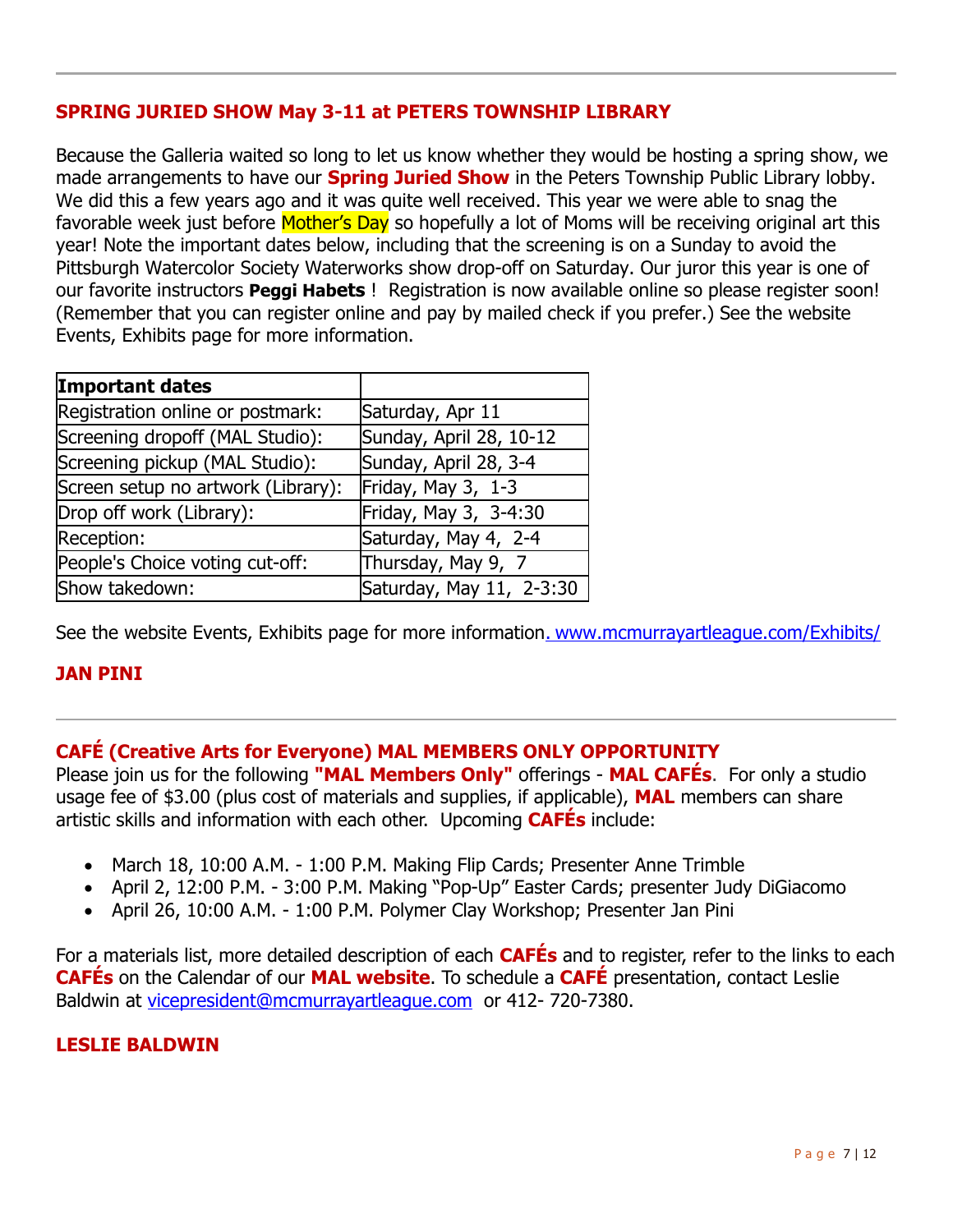#### **ARTISTIC YOU PAINT ALONG**

Be an artist at **The Mcmurray Art League** on May 11 6:30-9:30. Complete a 16 x 20 painting with step by step instructions from Linda Van Newkirk. BYOB, bring a friend or meet new people, light refreshments will be served.

- When: May 11 6:30-9:30
- Where: **McMurray Art League Studio** McDowell shops (behind Atria's)
- Cost: \$35 all supplies included

To sign up go on the **McMurray Art League website.**

Questions? Call Linda @ 724 941-5784

**LINDA VAN NEWKIRK**



## **STUDIO WINDOW EXHIBIT**

Andrea LaNasa had a great **MAL Window Exhibit** for February. The following additional members will be showing their art in the next three months:

- Linda Saksa March
- $\bullet$  Bette Wetach April
- $\bullet$  Dan Hart May

The artists are all members of **MAL**. Please encourage your friends to visit the studio on Fridays when we are open from 10AM to 2PM to see the fine art work on display in the window and inside the studio.

## **DARLA RAE DUFFY**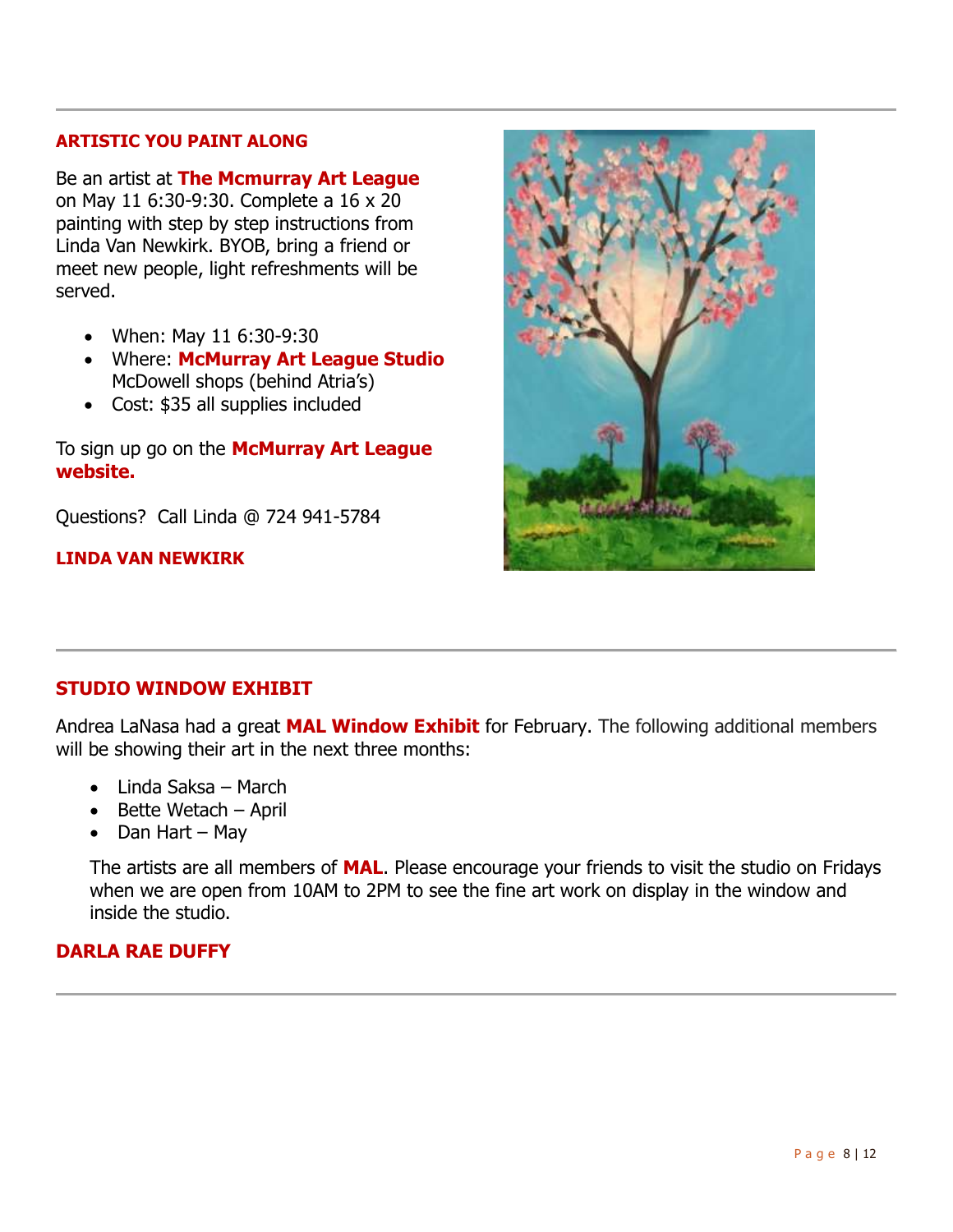## **NEWS FROM OTHER LEAGUES**

- **PITTSBURGH SOCIETY OF ARTISTS GUILD:** Start getting your pieces ready for jurying into PSA. Get three pieces that show your style and are consistent in style and media. Screening for new members will be Sunday March 24 at Wilkins School Community Center 15218/ (12:30-to 1:30 drop off and 3:30 to 4:30 pick up). Pre-register online at: [www.pittsburghsocietyofartists.com](http://www.pittsburghsocietyofartists.com/) .
- **PITTSBURGH WATERCOLOR SOCIETY:** Screening for new members will be Sun March 9 at 1:30at Wilkins School Community Center, 7604 Charleston Ave., Pittsburgh ,PA 15218 Register online [www.pittsburghwatercolorsociety.com/](http://www.pittsburghwatercolorsociety.com/)
- **WHITEHALL ARTS:** WA is busy displaying at some local hospitals. For March and April they will be exhibiting at Shadyside Hospital.
- **THE PHOTOGRAPHIC SECTION OF THE ACADEMY OF SCIENCE AND ART OF PITTSBUGH**: Meetings are held 2nd, 3rd, 4th Tuesday of each month September through May. To view other news see website [www.pghphoto.org.](file:///C:/Users/prebh/Desktop/MAL%20Newsletters/2019-03%20Newsletter/www.pghphoto.org)
- **BETHEL PARK ART: Results of Juried Show:** 
	- $\circ$  First Place Judy Muir, 2<sup>nd</sup> Place Ray Weber, 3rd place Judith Lauso;
	- o Honorable mentions: Mary Lou Smith, Marcy Tokar, Elie Williams, Judy Founds.
	- $\circ$  Katie Koenig was the judge.
	- $\circ$  Noted watercolor artist Frank Webb will demonstrate and speak at their March 7 meeting at Bethel Community center at noon. Nancy Kenney is featured artist at the Bethel Park Library.
- **Upper St Clair Art League:** Results of Juried Show:
	- o First Place Dot Strott, Second Place Tim Cavman, Third Place Jude' Earnest
	- o Honorable Mentions: Wendy Macklin, Joan Green, Vi Laux

#### **FRAN MARZE**

## **PETERS TOWNSIP LIBRARY EXHIBIT**

Peters Township Library has recently renovated the exhibit space. Due to a more limited wall space, you may enter up to three 2-dimensional pieces no larger than 24" top to bottom. There is no entry fee but a 10% commission on sold works is donated to the library.

| <b>SHOW DATES</b>              | <b>THEME</b>                      |
|--------------------------------|-----------------------------------|
| March 13 - May 22, 2019        | Radical                           |
| May $22 -$ July 24, 2019       | Summer Serenade                   |
| July 24 - October 23, 2019     | <b>ROYGBIV Series: Cool Tones</b> |
| October $23 -$ January 7, 2020 | <b>ROYGBIV Series: Warm Tones</b> |

#### **New Show Theme: "RADICAL" March 13 – May 15, 2019**

- By Monday, March  $11<sup>th</sup>$  register online <https://mcmurrayartleague.org/> or contact Sandy Conley by email at [conley1973@verizon.net](mailto:conley1973@verizon.net) or phone at 724-942-0553 with artist's name, title, medium and price or NFS or POR.
- Drop off work on Wednesday, March  $13<sup>th</sup>$ , 9:30 AM 10:00 AM at Peters Township Public Library, 616 E. McMurray Rd., McMurray, PA. 15317

## **SANDY CONLEY**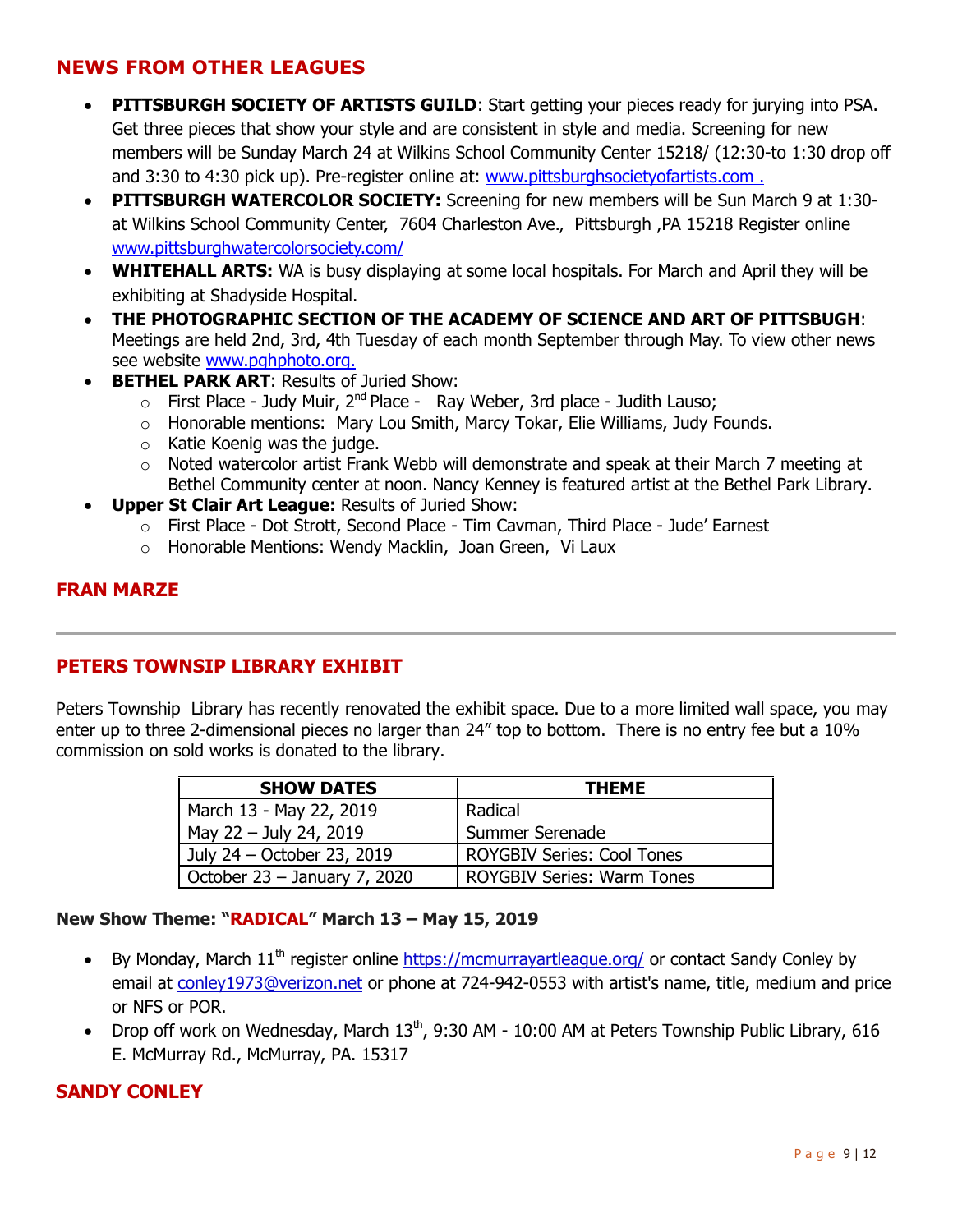# **RESERVE YOUR SPACE AT MCMURRAY ART LEAGUE'S 2019 CAFÉ AWAY**

# **May 22 – 24, 2019 at Touchstone Center for Crafts in Farmington, PA**

**DESCRIPTION:** A specially designed get-away for McMurray Art League artists/friends combining our **CAFÉ classes** (sessions focusing on various crafts taught by fellow attendees) AND two Touchstone-taught 2-hour classes, meals, and lodging.

**ACTIVITIES**: The schedule allows for **CAFEs**, when we can share our knowledge of various crafts with one another in a bright large studio space. We can also take part in TWO opportunities to experience classes taught by Touchstone's instructors. We chose a JEWELRY MAKING project and INTRO TO BLACKSMITHING as the two class offerings. We are relying on members to come forward with **CAFÉ** ideas.

**ACCOMMODATIONS**: There is a 2-story dorm which will accommodate up to 16 people – 2 single beds per room. The rooms are not fancy, but seem comfortable and offer handicap accessibility. Two rest rooms are available on each floor (total 4). We need to bring our own bedding and towels.

**COST:** \$90 for 2 nights lodging \$70 for 1 breakfast, 2 lunches, 1 dinner at Touchstone \$50 for Jewelry making class \$50 for Blacksmith class \$20 for studio rental **\$ 280 TOTAL**

Additional costs include dinner the first night at Maywood Restaurant, and breakfast on the way home.

We are excited to offer this **CAFÉ AWAY** at Pennsylvania's Premier Craft School – TOUCHSTONE CENTER FOR CRAFTS. Check out their website for more information. <https://touchstonecrafts.org/> Contact Sandy Conley at [conley1973@verizon.net](mailto:conley1973@verizon.net) to reserve your space at the **CAFÉ AWAY**. We expect this to be a popular event, so do not wait to SIGN UP! Touchstone requires us to sign a contract guaranteeing at least 12 people to stay at Touchstone and at least 8 people for each workshop session.

# **SANDY CONLEY**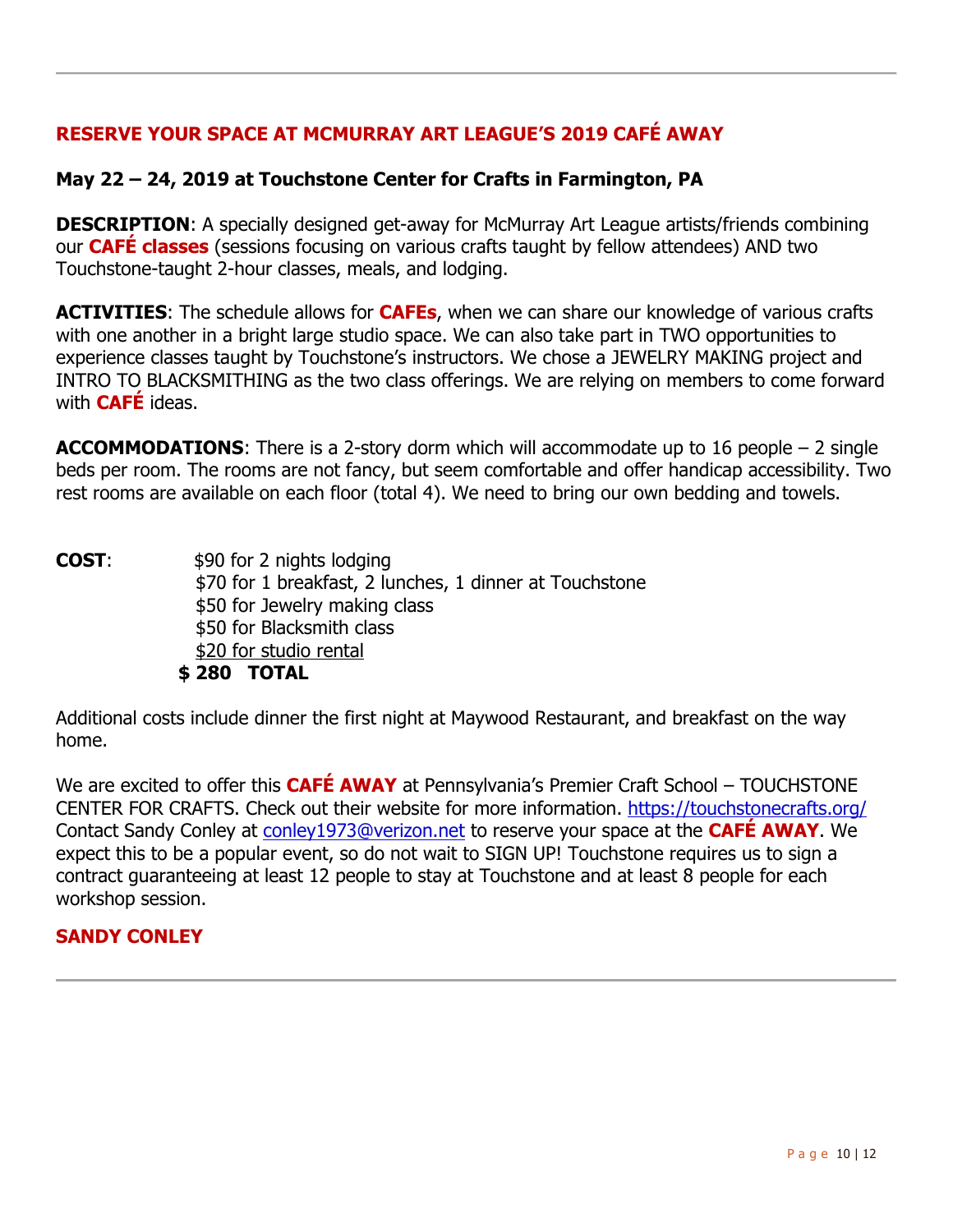## **MEMBERSHIP/DIRECTORY REPORT**

**MAL** welcomes new member Greg Vroegindewey. Please update your address books with his contact information.

**Vroegindewey, Greg** 412-983-3337 gvroeg@gmail.com<br>197 Woodhaven Dr. (Marla) CH OI WC 197 Woodhaven Dr. (Marla) Pittsburgh PA 15228

#### **NOMINATIONS REPORT**

**MAL** needs YOU! In order to offer all the the exhibition and class opportunities **MAL** provides, volunteers are needed to fill the following positions:

**Recording Secretary and Class Coordinator.** Contact Leslie Baldwin at [lesbld@verizon.net](mailto:lesbld@verizon.net) or 412-720-7380 if you have an interest in either of these positions.

## **Leslie Baldwin**



**"VILLA di MARLIA: LUCCA" WATERCOLOR 1910 JOHN SINGER SARGENT**